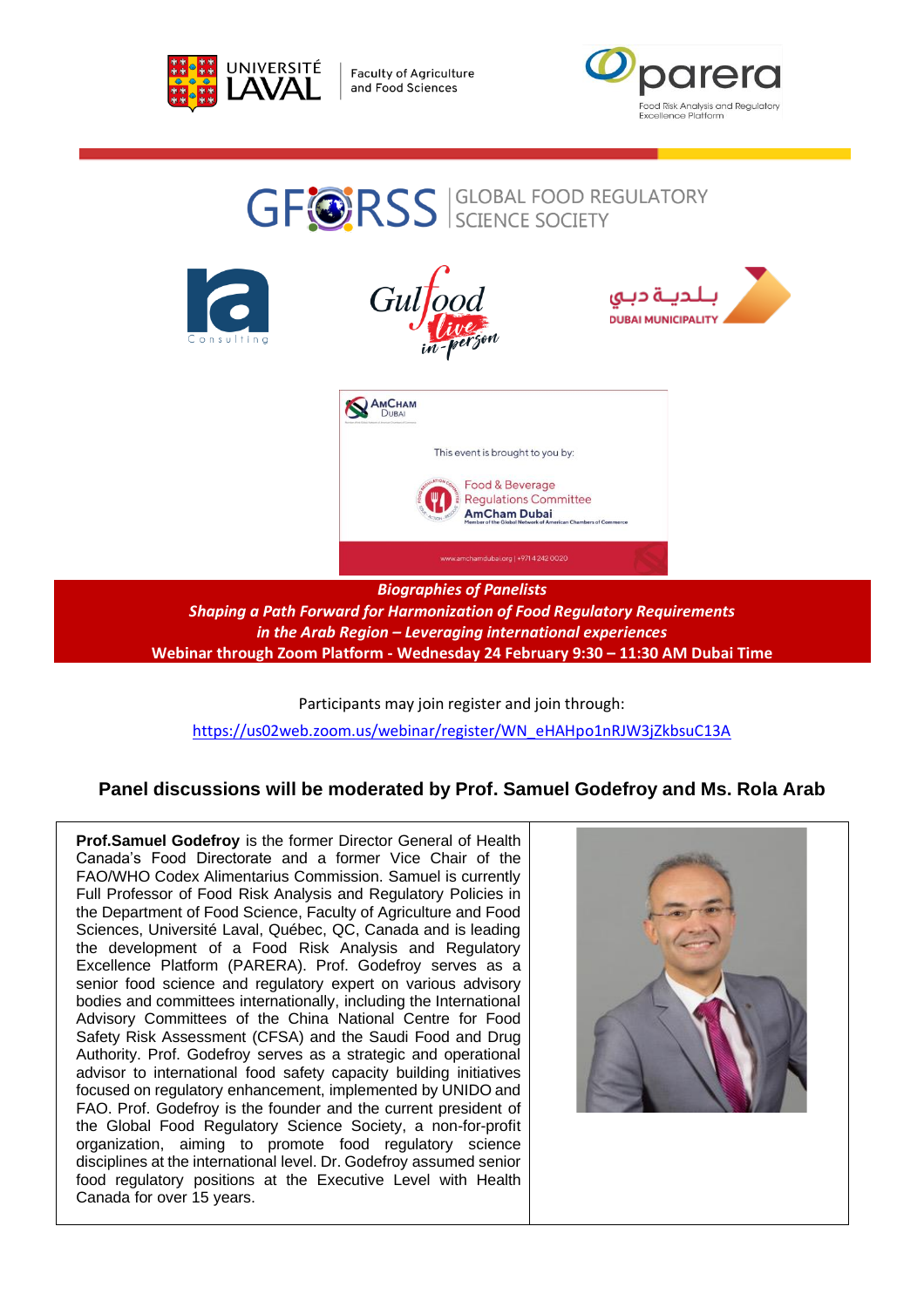**Ms. Rola Arab** is the founder and Director of R.A Consulting, a consultancy specialized in the areas of food safety, health and nutrition and International trade and which provides strategic advice on food policies and regulations, opportunities and challenges arising in different markets and on market access. Rola holds a Degree in Law and has a deep expertise in the regulatory environment in the EU, Middle East and Africa. She participates actively in regional and global meetings of international bodies such as Codex Alimentarius and the World Health Organization and has developed partnerships with public health authorities in different markets such as in the GCC, providing support and advise on the development of regulations as well as regular trainings and workshops on food regulations.



# **KEYNOTE SPEAKERS**

**Eng. Mariam Eid** is the Head of Agro Industries Department at the Lebanese Ministry of Agriculture since 2004. The main mission of the Department is the food safety inspection on agro-food processing with a team of more than 50 persons. Mariam Eid is a member of National food Safety Committee and INFOSAN Emergency Contact Point. At regional level Mariam Eid, Under SAFE project, is leading an Arab Initiative in Codex Alimentarius aimed to strengthening the participation of Arab Countries in Codex Food Standards Setting. Currently, Eng. Eid is one of the Codex Alimentarius Commission Vice Chair.



**Mr. Mosa Alfaifi** is the Executive Director for Saudi Food and Drug Authority Western Region. He received his MSC. Degree in Food Technology form the University of Newcastle, Australia, 2009. His main responsibility is to oversee the inspection and clearance operations carried out at the ports of entry and the local inspection activities carried out on facilities and products inside the Saudi market in a specific assigned sector (food, drugs, cosmetics and medical devices) to ensure proper control for the health and safety of consumers. He is currently representing Saudi Arabia as a Regional Coordinator for the Near East of Codex Alimentarius with goals of effective engagement in the implementation of Codex strategic plan 2020-2025 in the region, identification of regional needs, and development of science-based standards to protect consumers' health, and well-being, and to promote nutritional values of food products.

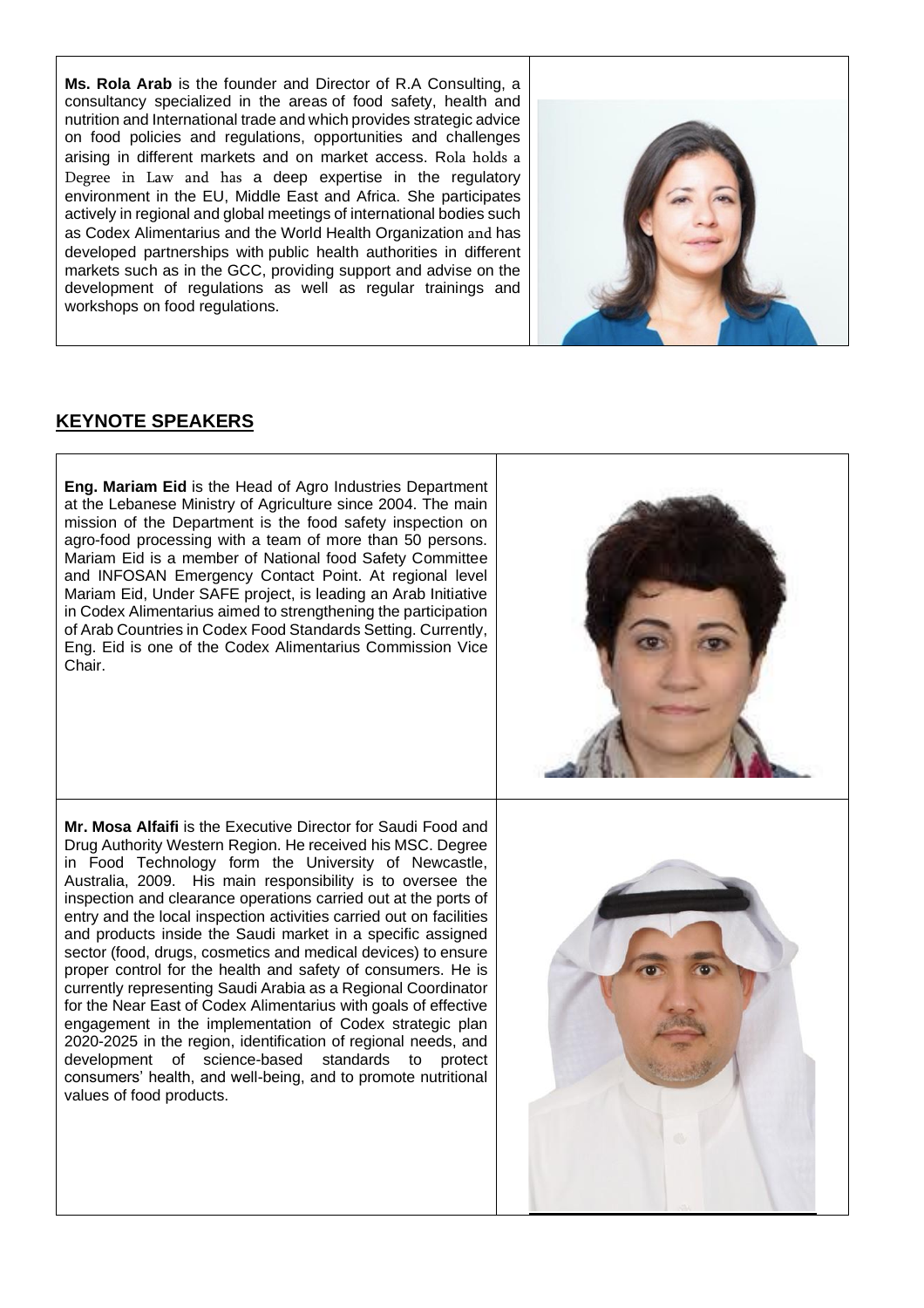**Mr. Alex Samel** serves as Chief of Party for the transforming the Assessment and Inspection of Food Businesses (TAIB) in Egypt project funded by the United States Department of Agriculture (USDA). Implemented by Land O'Lakes Venture37, TAIB provides technical assistance to the newly established National Food Safety Authority (NFSA) of Egypt to sustainably execute its mandate and promote expanded domestic and international trade. Prior to working in Egypt, Mr. Samel lived in Georgia, working to expand market access and sales for Georgian agribusinesses and advising the National Food Agency (NFA) on an integrated approach to mitigating agriculture losses from the invasive Brown Marmorated Stink Bug (BMSB).



**Dr. Oday Albuhamad** is the Director of Standards and Metrology at the Gulf Standardization Organization (GSO). He holds a PhD in Materials Science & Engineering from University of New South Wales (UNSW-Australia) metallurgical engineer with practical experience over 29 years, comprised of over 13 years in aluminum manufacturing industries and 13 years in Academia & Industrial Research as assistant professor in chemical engineering department at Bahrain University (more than 10 scientific publications in journals & conferences). He's an expert in aluminium production and downstream manufacturing, a lead auditor in ISO-9000 QMS & ISO-14000 EMS, an ex-member in the Industrial Committee-Bahrain Chamber of Industry & Commerce (Round 2016-2018) and an ex-member of Bahrain Supreme Council for Vocational Training-Ministry of Labor (Round 2014-2016).

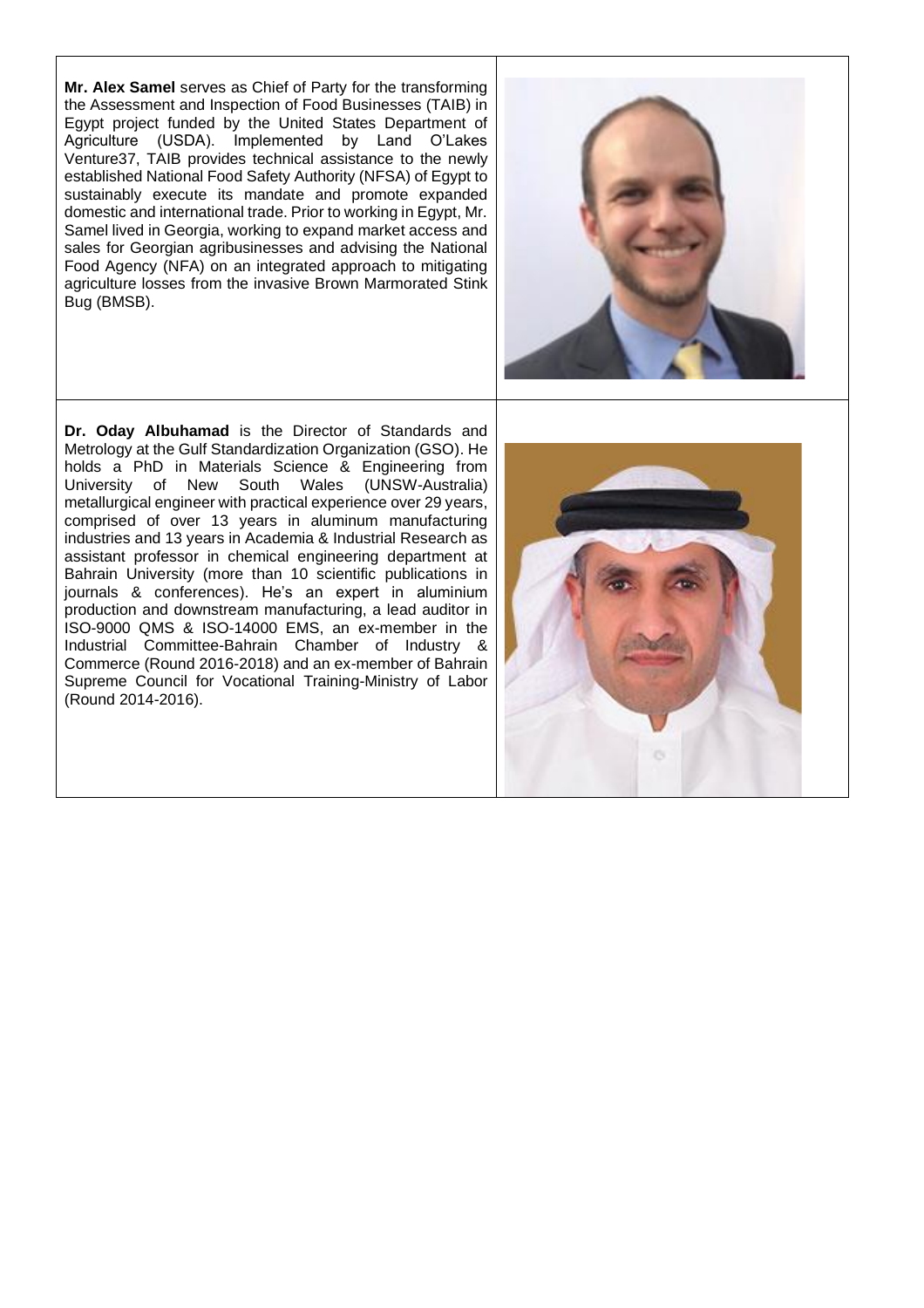**Mr. Mohamed Elkhishen** is the Food program Manager in the Middle East Region at Intertek International, a Total Quality Assurance provider to industries worldwide with more than 44,000 employees in 1,000 locations in over 100 countries. He is also working as a technical consultant for the Egyptian Chamber of Food Industry (CFI). For over 14 years, Mohamed Elkhishin has been a noteworthy participant in the space of Food Regulatory Expert at the Domestic and International Level and he holds a master's degree in Food Safety from Lincoln University, New Zealand. He worked as the Technical Consultant for the National Food Safety Authority (NFSA) Chairman in Egypt and he contributed to developing many of its regulations such as the modern Import Control System for Egypt and its related regulations. He has been honored with being a Senior Food Regulatory Advisor, with international organizations such as the United Nations Industrial Development Organization (UNIDO), the United States Department of Agriculture (USDA) on targeted capacity building initiatives in food safety and quality regulatory policy development.





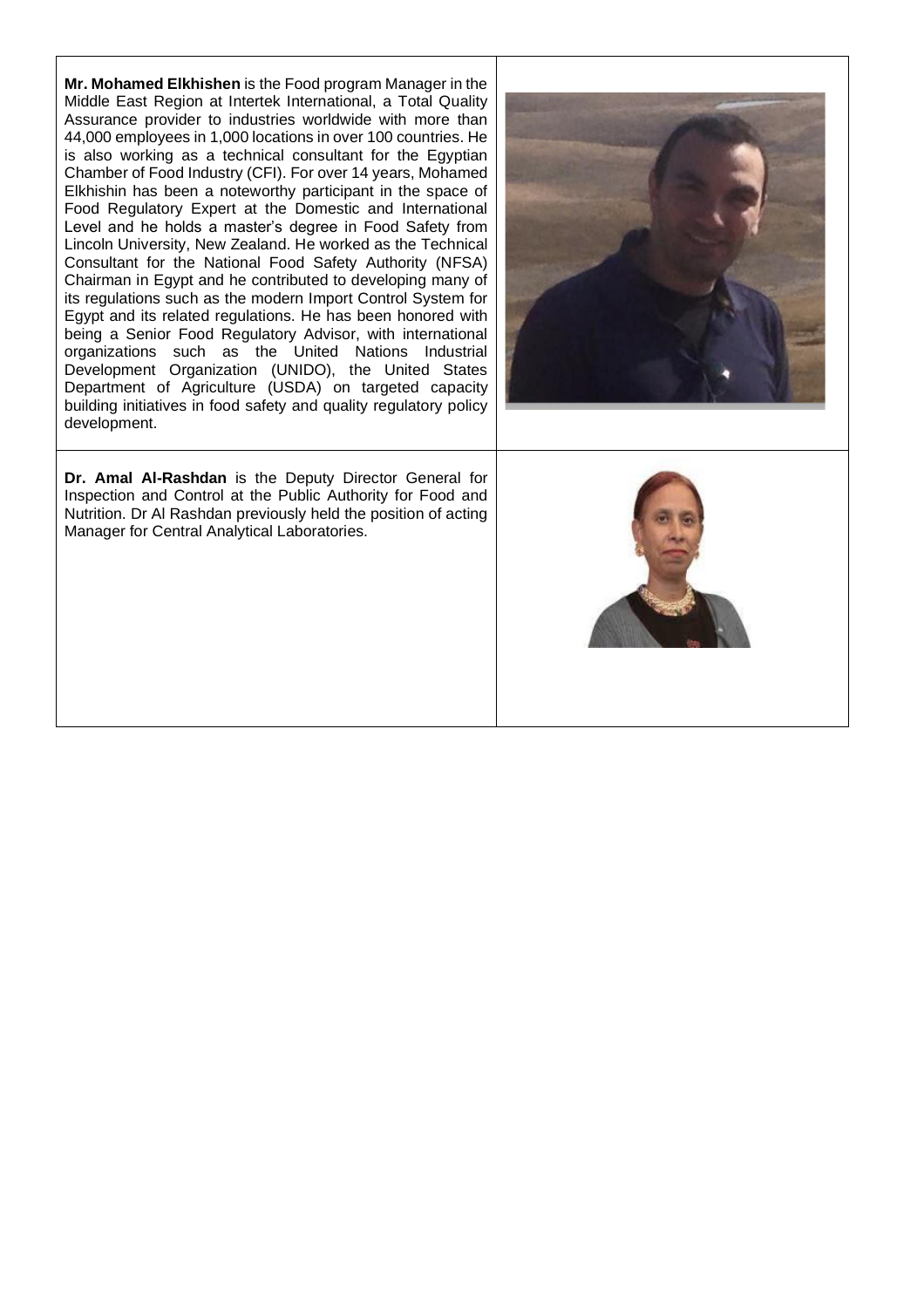**Dr Fadi Al Natour** is the Agri-Food Risk Analysis Specialist at the Abu Dhabi Agriculture and Food Safety Authority. He graduated from Jordan university of science and technology from veterinary medicine faculty and has more than 12 years' experience in different areas of food safety, inspection, risk analysis. He is involved in designing risk management projects such as risk-based inspection system for imported food and local market establishment and the contact point related the Food incidents notifications, food safety crisis with global and international food safety networks such as EU-RASFF. He is also involved in developing food safety regulations and guidance through the Membership of Bylaws task force committee for food hygiene regulations (FHC) and Import and Export regulation committee (FIEC).



**Dr. Nadia Mohammed Abbas** is the Director of the Food Risk Assessment department at the Abu Dhabi Agriculture and Food Safety Authority. Dr Nadia has been working for the Authority for 10 years holding the positions of Veterinary Laboratory Analyst (2010), reporting Administrator on Food and Agricultural Risks (2014). She is also a member of the Agricultural and Food Risk Assessment Committee, the coordinator of the agricultural and food risk assessment teams and a member of the Emergency Operations Center management team.

**Mr. Kenneth Lowery** is the Senior International Issues Analyst in the U.S. Codex Office which is part of the Office of the Under Secretary for Trade and Foreign Agricultural Affairs (TFAA) at the United States Department of Agriculture (USDA). Mr. Lowery has over 10 years' experience working within Codex Alimentarius and serves as the Secretary for the Codex Committee on Residues of Veterinary Drugs in Foods (CCRVDF). He is a member of the U.S. delegation to the Codex Alimentarius Commission (CAC), the Codex Committee on General Principles (CCGP), the Codex Committee on Food Additives (CCFA) and serves as an advisor to the member elected on a geographic basis on the Codex Executive Committee (CCEXEC). In addition, Mr. Lowery acts as the liaison for the United States to Africa (CCAFRICA), the Near East (CCNE), Latin America and the Caribbean (CCLAC) and is the U.S. delegate to their FAO/WHO Coordinating Committees.

**Dr. YongXiang Fan** is currently the Director of Food Safety Standards Department, China National Centre for Food Safety Risk Assessment (CFSA). His background is public health, mainly on food safety control and management. Dr. Fan is responsible for the daily running of Secretariat of China National Food Safety Standard Committee, Secretariat of China Codex Committee and WTO office of National Health Commission (NHC) and appointed as Chair of Codex Committee on Food Additives (CCFA) since 2018. He is the key expert on development of Chinese national food safety standards. Dr. Fan led and contributed to development of food safety regulations and standards on varies area, such as food